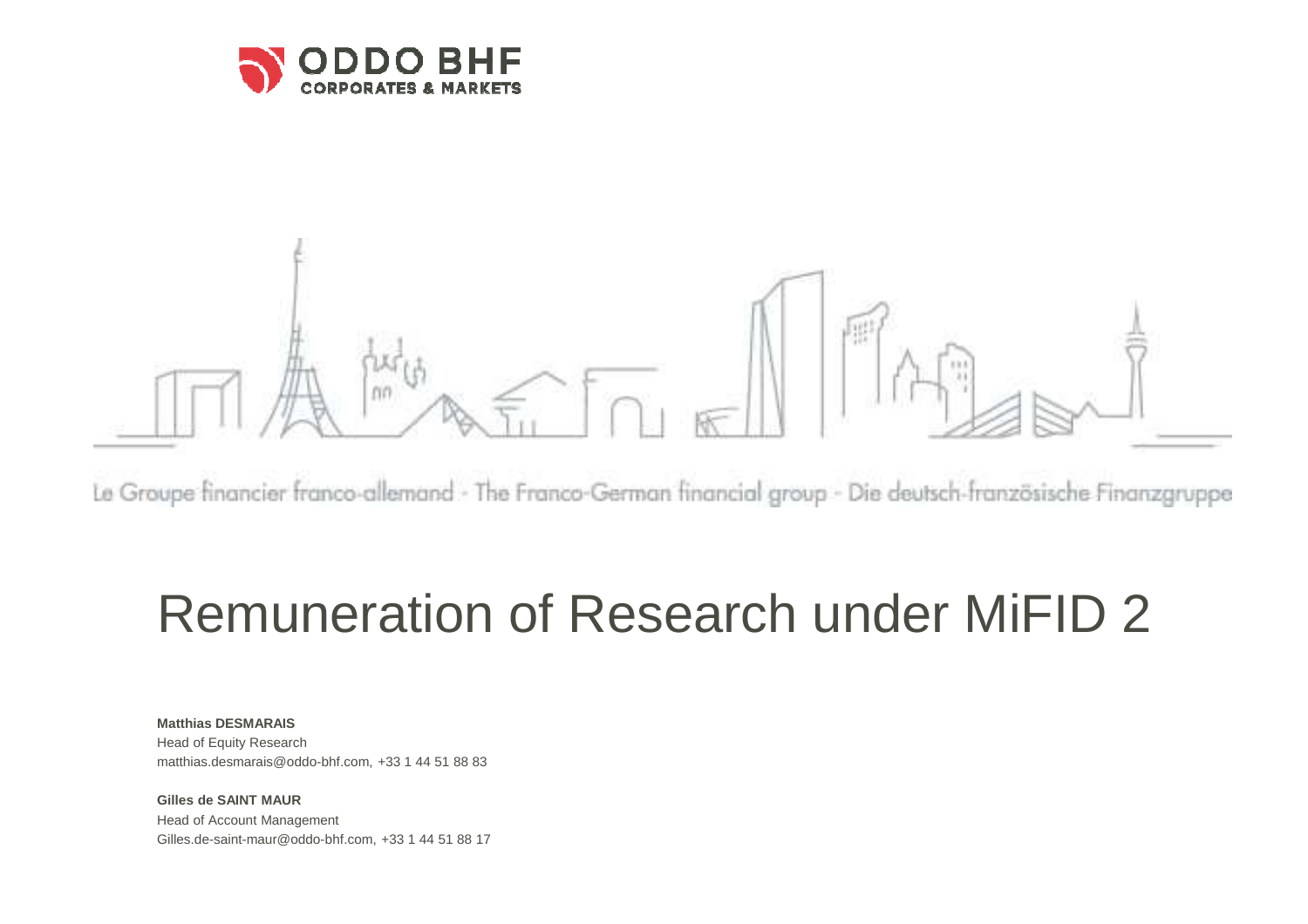

Investor Protection



**3** Investor Protection **06** Impact of introducing research payment accounts 10 Impact of introducing research payment accounts

Research offering under MiFID 2



Appendices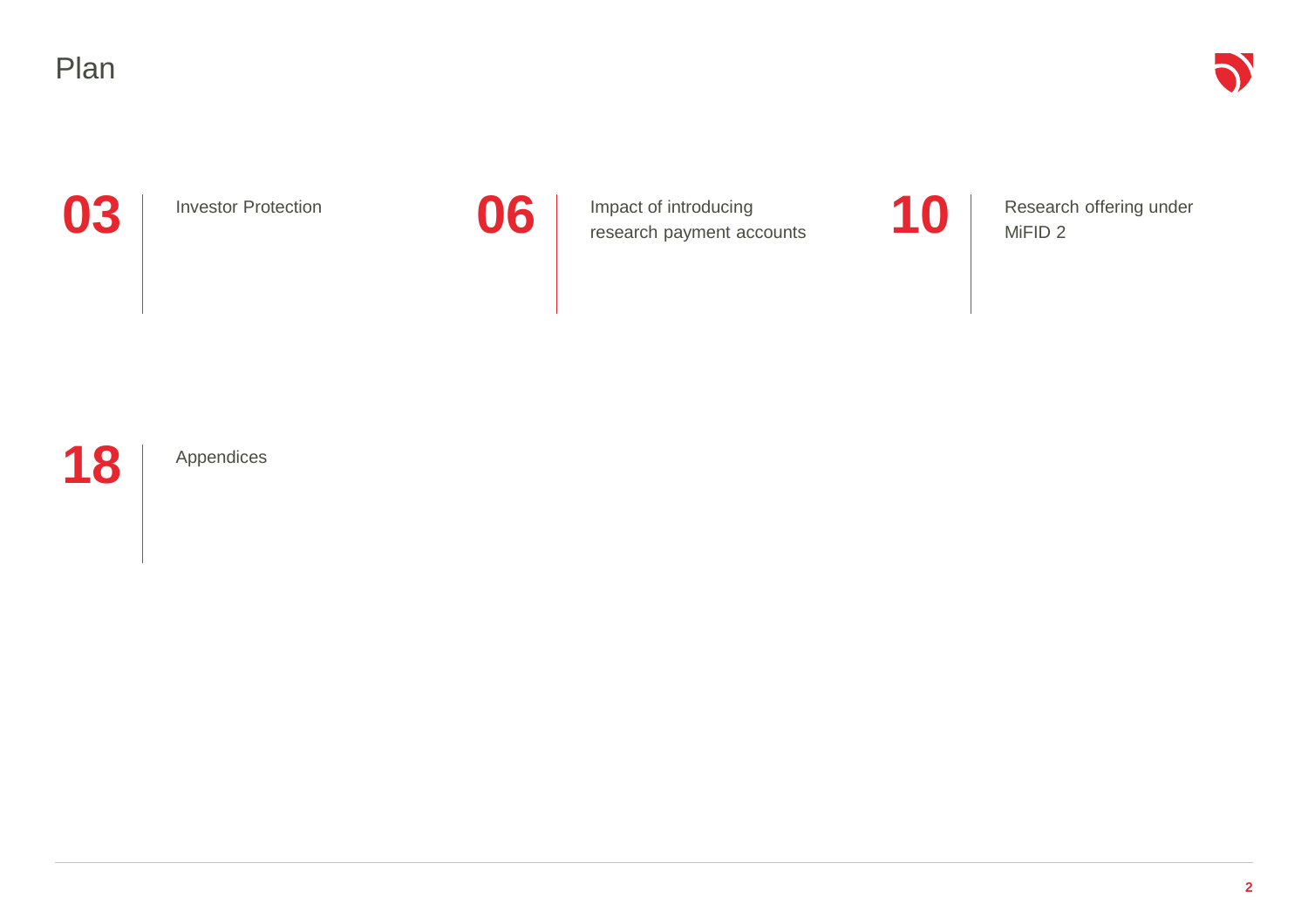



# INVESTOR PROTECTION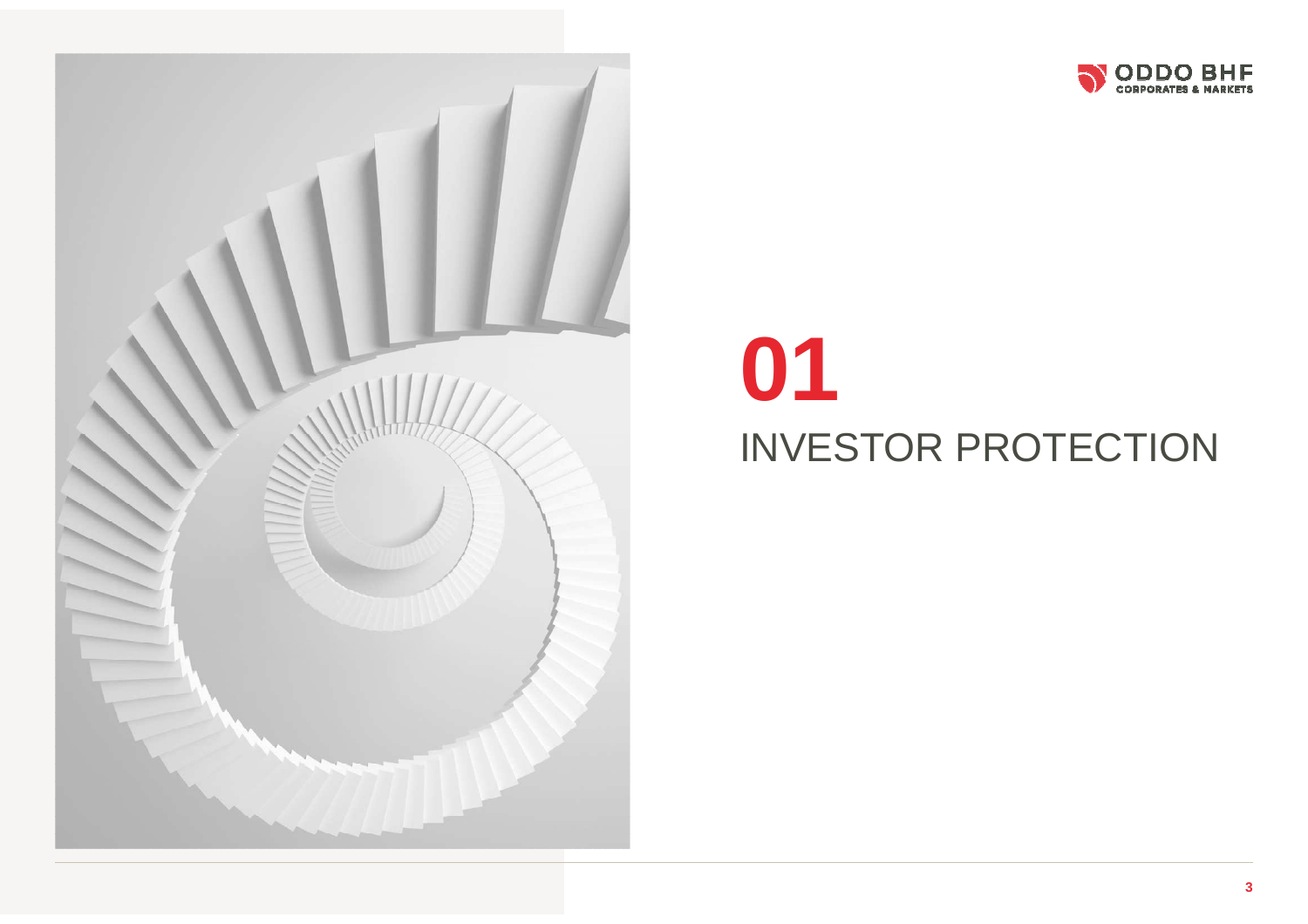#### Investor Protection

#### The « Inducements »

- $\bullet$ The origin of the discussion: the FCA underscores the risk of inducements in the provision of research to asset-management companies.
- •The MIF2 directive (Art 24-9) does not settle this issue, but deems that research ultimately benefits clients.
- • What is encompassed in the concept of "research"?
	- oA delegated directive implies national implementing legislation
	- o In its proposal of the definition of the services covered by the description of "research", the AMF includes:
		- $\mathbf{r}$ Financial analysis
		- Г Sales services
		- × Corporate access in certain circumstances<sup>1</sup>
- • The 2 level directive establishes the rules specific to payment of research:
	- oIf the research is paid directly by your P&L, it is not considered as a benefit
	- o If the research is paid by clients (via brokerage or a research cost):
		- $\mathbf{r}$ Mandatory creation of a research budget (i.e. ex ante approved by clients)
		- If fed by stock-market transactions, research's share must be identifiable
		- $\mathbf{r}_\mathrm{c}$ Research's total share may not exceed the budget
		- П Asset-management companies must regularly evaluate the quality of the research
		- ×. Information ex-post to clients on research costs paid to research providers

1) In its Q&A dated April 4th 2017, Question 7 : ESMA replies to a question regarding the payment of corporate access by the RPA by referring to the recital 28 of the delegated Directive "such that it informs views on financial instrument[s]...That type of material or services explicitly or implicitly recommends or suggests an investment strategy and provide substantiated opinion…."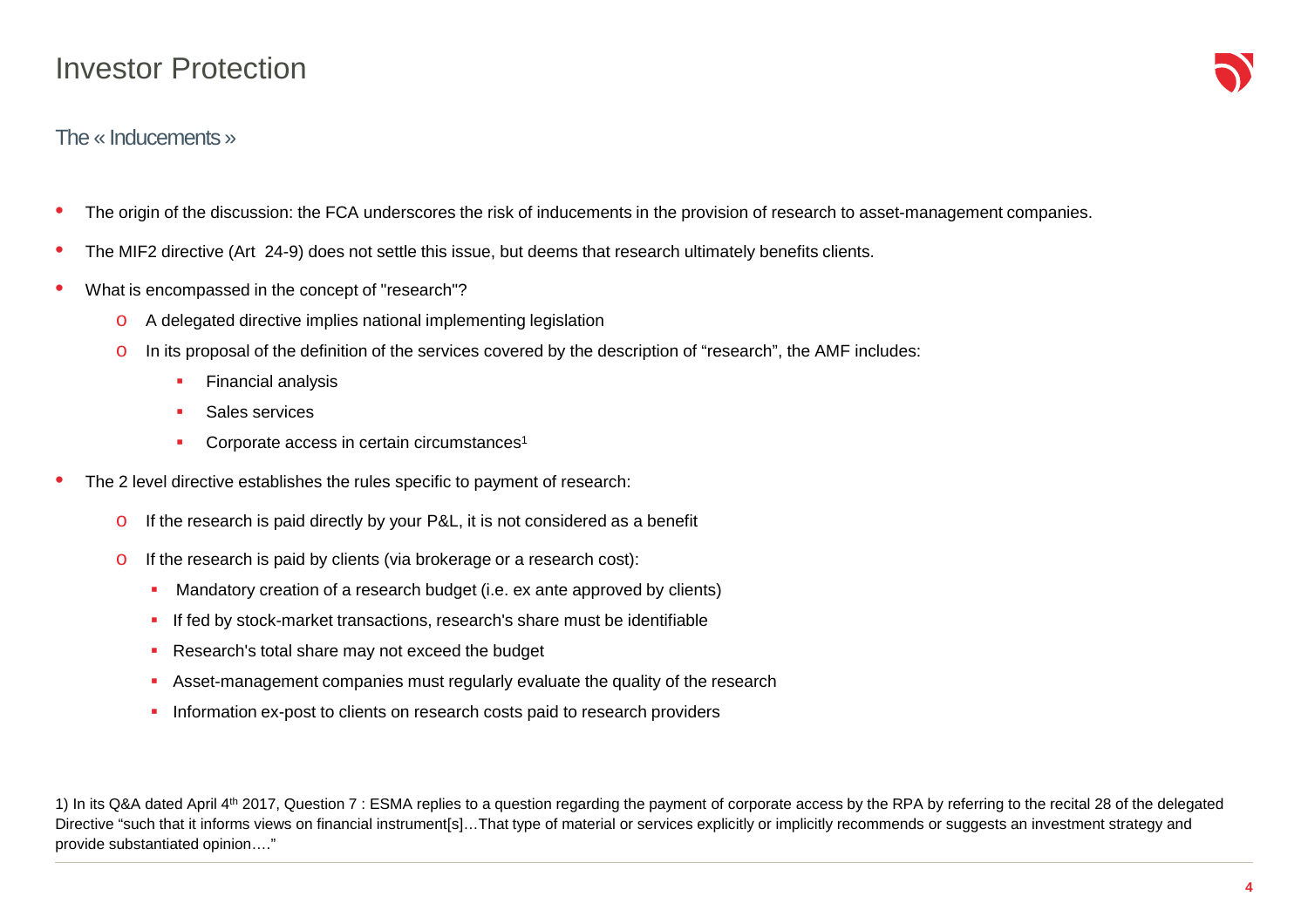#### Investor Protection

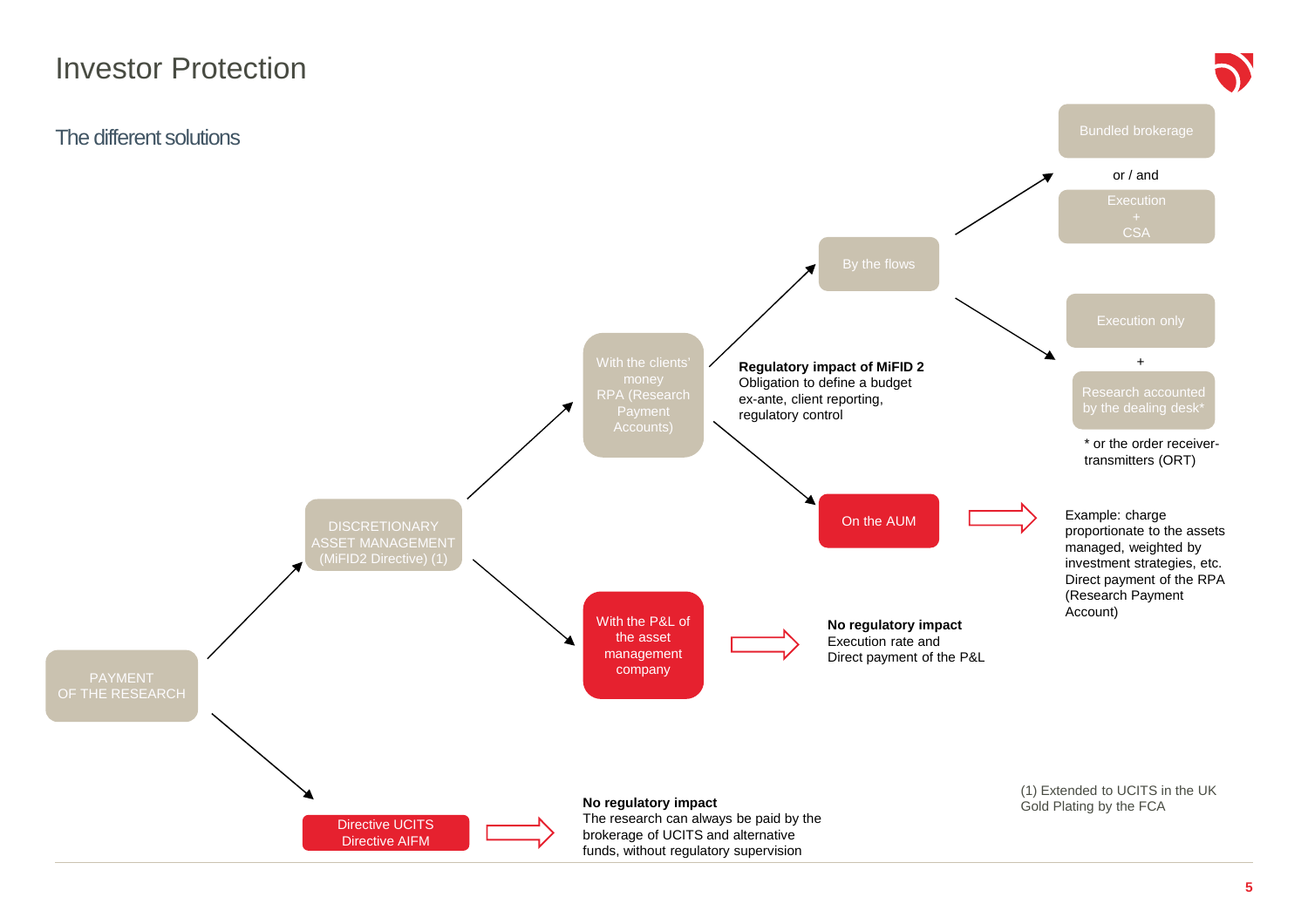



# **02**

## IMPACT OF INTRODUCING RESEARCH PAYMENT ACCOUNTS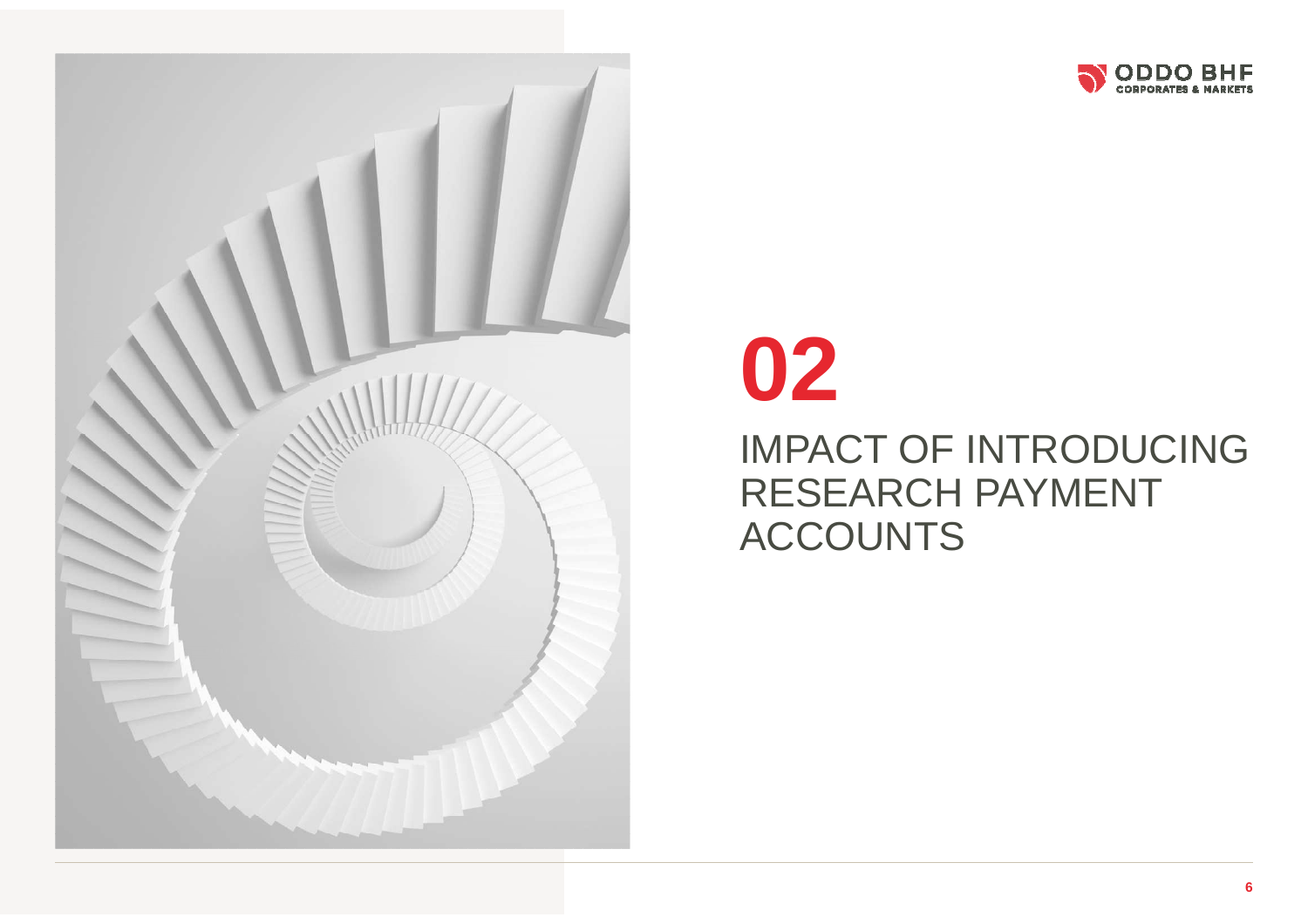## Mifid <sup>2</sup>

#### Process and main takeaways since 2017

- •Mifid 2 is proving to be a genuine challenge for brokers but also asset managers
- $\bullet$ The spread between bulge bracket firms and local / pan European players has shrunk dramatically
- •Best in class in all categories are winners
- •Proximity and understanding of our clients has never been so important….
- •… But the real price (and equilibrium) of Research has yet to be found
- $\bullet$ Mifid 2 has triggered several issues regarding research coverage and execution

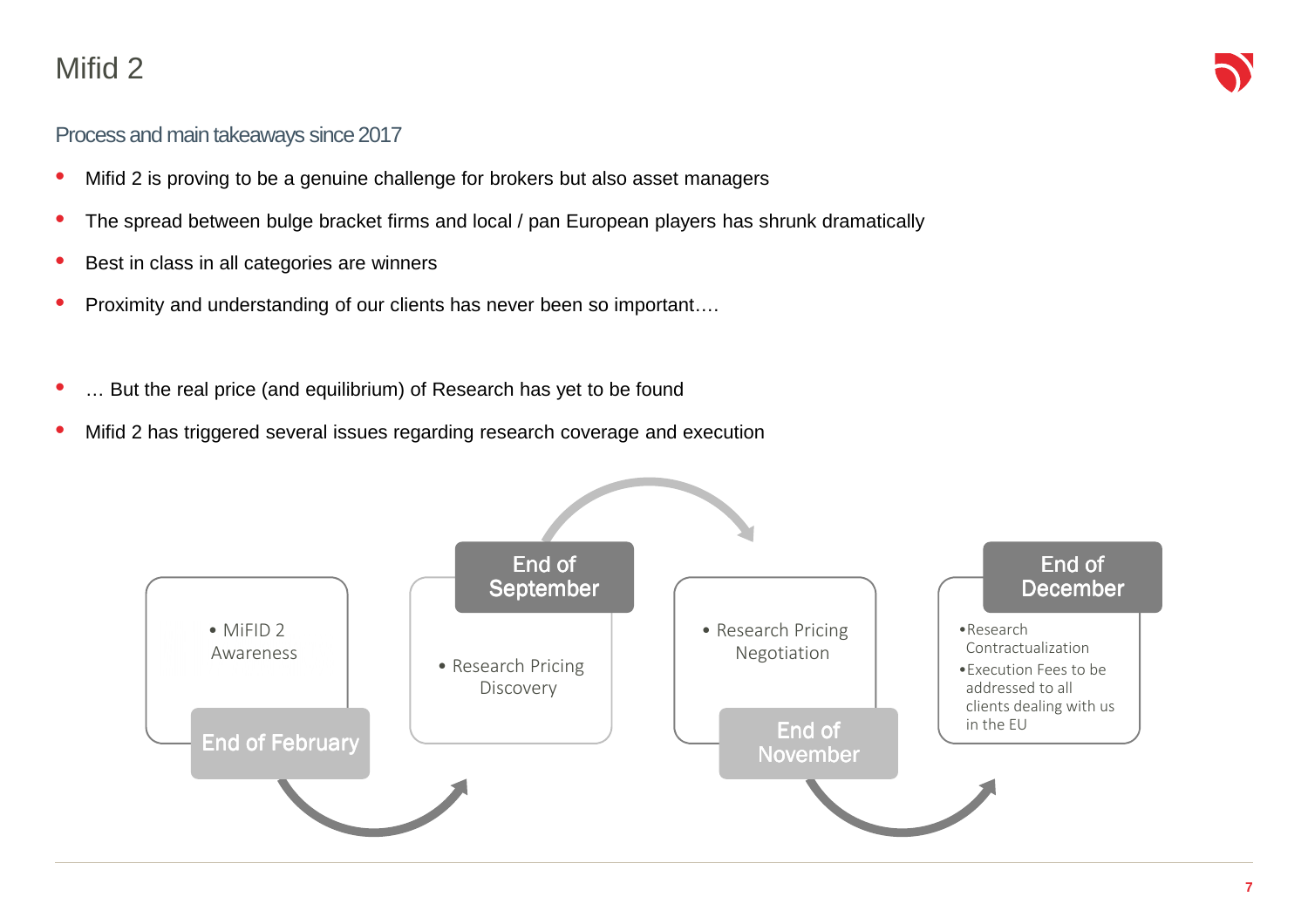#### Impact of introducing research payment accounts

#### Our Viewpoint: heavy deflationary pressures

- • Level of Research Payment Accounts (RPAs):
	- o In mainland Europe: market impacted by the VAT effect
	- $\circ$  In the UK: a contraction linked to rationalisation
	- o In the US and Canada: convergence due to best practices, under their local regulations.
- • Fewer brokers in asset managers' lists:
	- oFewer research products on the cards with particular pressure on small & midcap coverage
	- o Polarisation of the market: global brokers – specialist brokers
		- ×. Asset management companies can no longer justify receiving a given piece of research from too many sources
		- $\mathbf{r}$ Fly to quality response - search for research that stands out from rivals.
- • Strengthened voting systems
	- o The RPA will have to be split according to a strengthened voting policy correlated with the use of services<sup>1</sup>
	- oWe favour pricing services based on the current services supporting investment decisions, i.e service packages and level.
	- o We do not believe in "bean-counting" services: number of documents sent and/or read; length of telephone calls in number of minutes (even though we have this information).
- • Research paid for by brokerage
	- oBundled orders in which services supporting investment decisions are separated from execution
	- oBrokerage rate adjusted depending on whether the budget is met or adjusted
	- oDelegating<sup>2</sup> the management of the RPA by a CSA<sup>3</sup> at a broker is a straightforward administrative solution for paying for research produced by thirdparty providers and reducing the VAT effect.

1 Directive Level2, art 13-8 / 2 Directive Level2, art 13-7 authorises the delegation of the RPA / 3 Commission Sharing Agreement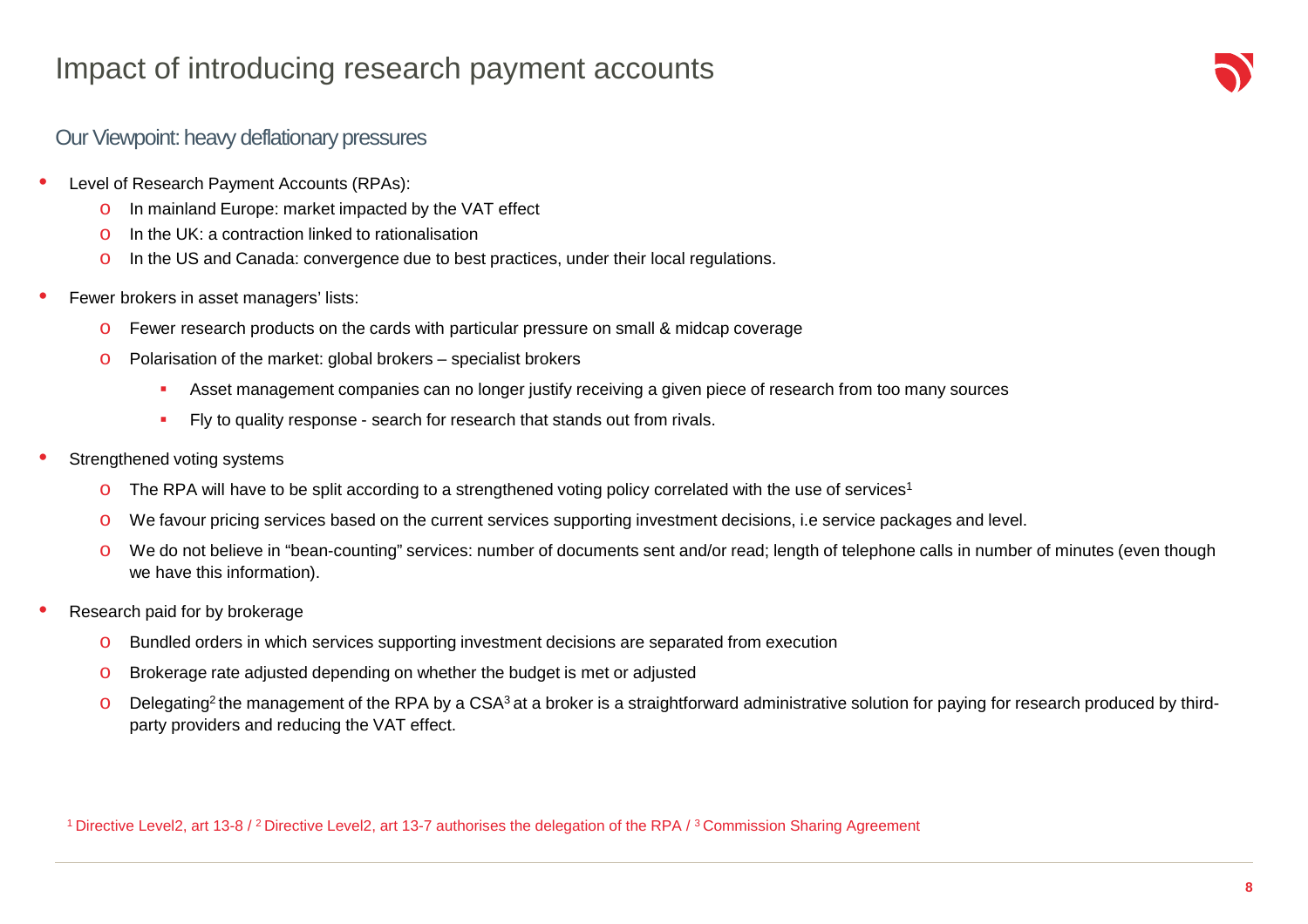#### Difficult to find a profitable business model

•Pressures on commissions persist…



- •Barriers to exit are huge for Investments banks…
- •… Number of analysts per stock has increased… but path has now clearly changed, notably on Small & MidCaps

| Market cap. (EURm)            |      | $0 - 10$ |       |      | 10-150 |                  |      | 150-1000 |      |      | 1000-5000 |         |      | > 5000 |      |
|-------------------------------|------|----------|-------|------|--------|------------------|------|----------|------|------|-----------|---------|------|--------|------|
| Year                          | 2007 | 2012     | 2017  | 2007 | 2012   | 2017             | 2007 | 2012     | 2017 | 2007 | 2012      | 2017    | 2007 | 2012   | 2017 |
| Average coverage              | 0.0  | 0.1      | 0.0   | 0.6  | 0.8    | 0.9 <sub>l</sub> | 4.1  | 4.6      | 3.0  | 9.4  | 14.0      | 9.3     | 19.2 | 22.0   | 19.7 |
| Median                        |      |          | O     |      |        |                  |      |          |      | 10   | 15        |         | 20   | ົດຕ    | 20   |
| Stock not covered             | 98%  | 94%      | 98%   | 65%  | 59%    | 50%              | 26%  | 21%      | 20%  | 15%  | 7%        | 13%     | 6%   | 0%     | 2%   |
| Stock covered by 1<br>analyst | 2%   | 6%       | $1\%$ | 22%  | 19%    | 26%              | 9%   | 8%       | 12%  | 6%   | 2%        | $1\%$ . | 0%   | 0%     | 0%   |

Source: Amafi report on French market 28/09/18

•Similar trends in Europe… Research quality tends to decrease: maintenance vs added value services, more junior teams

| 2008             | 2009 | 2010 | 2011                    | 2012                      | 2013 | 2014 | 2015  | 2016 | 2017 | 2018  |
|------------------|------|------|-------------------------|---------------------------|------|------|-------|------|------|-------|
| $1\%$            | 7%   | 1%   | 00 <sup>2</sup><br>-470 | 00 <sub>1</sub><br>$-070$ | -7%  | 1%   | $-4%$ | 0%   | 0%   | $-4%$ |
| Source: Oddo BHF |      |      |                         |                           |      |      |       |      |      |       |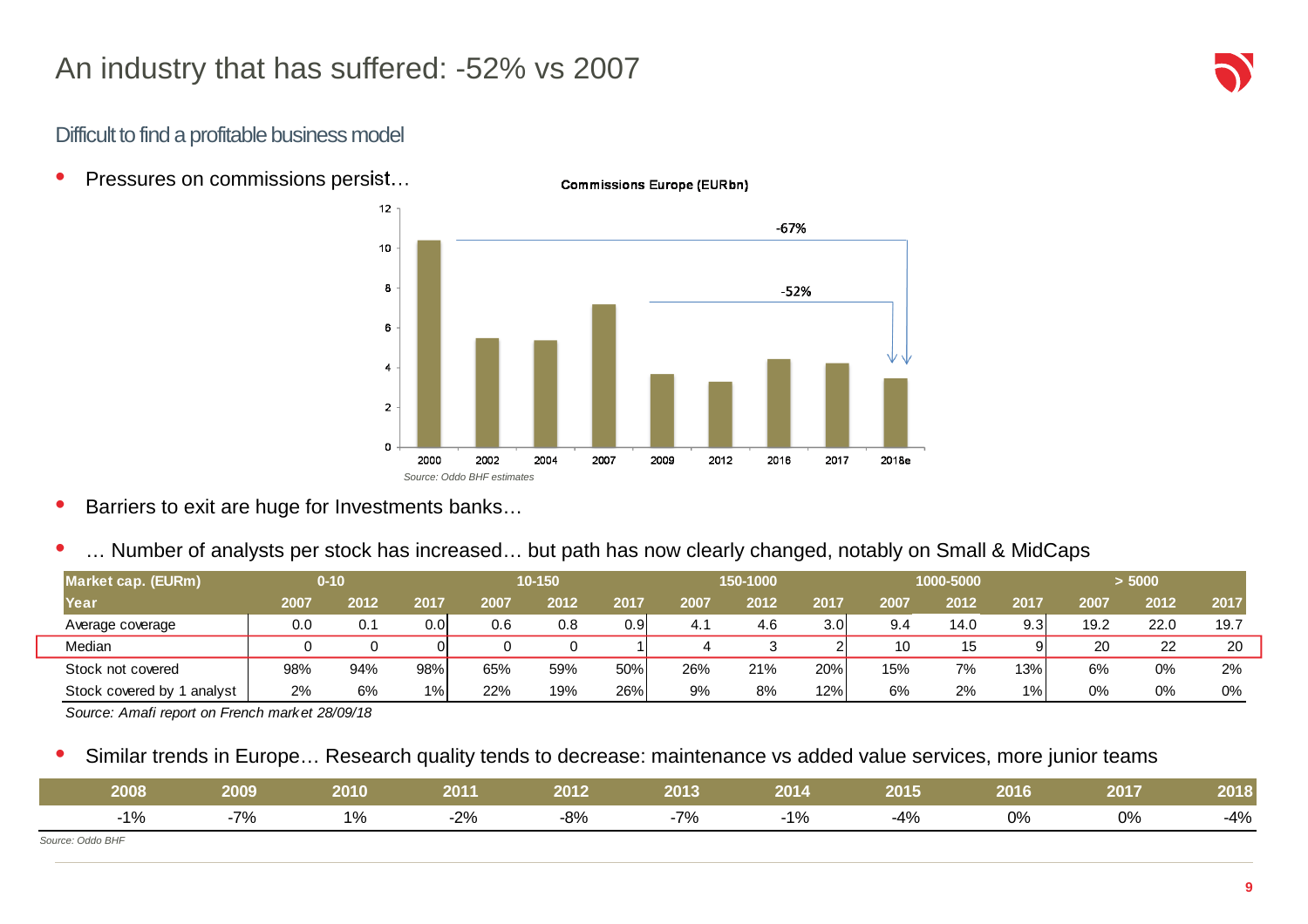



# RESEARCH OFFERING UNDER MIFID 2 **03**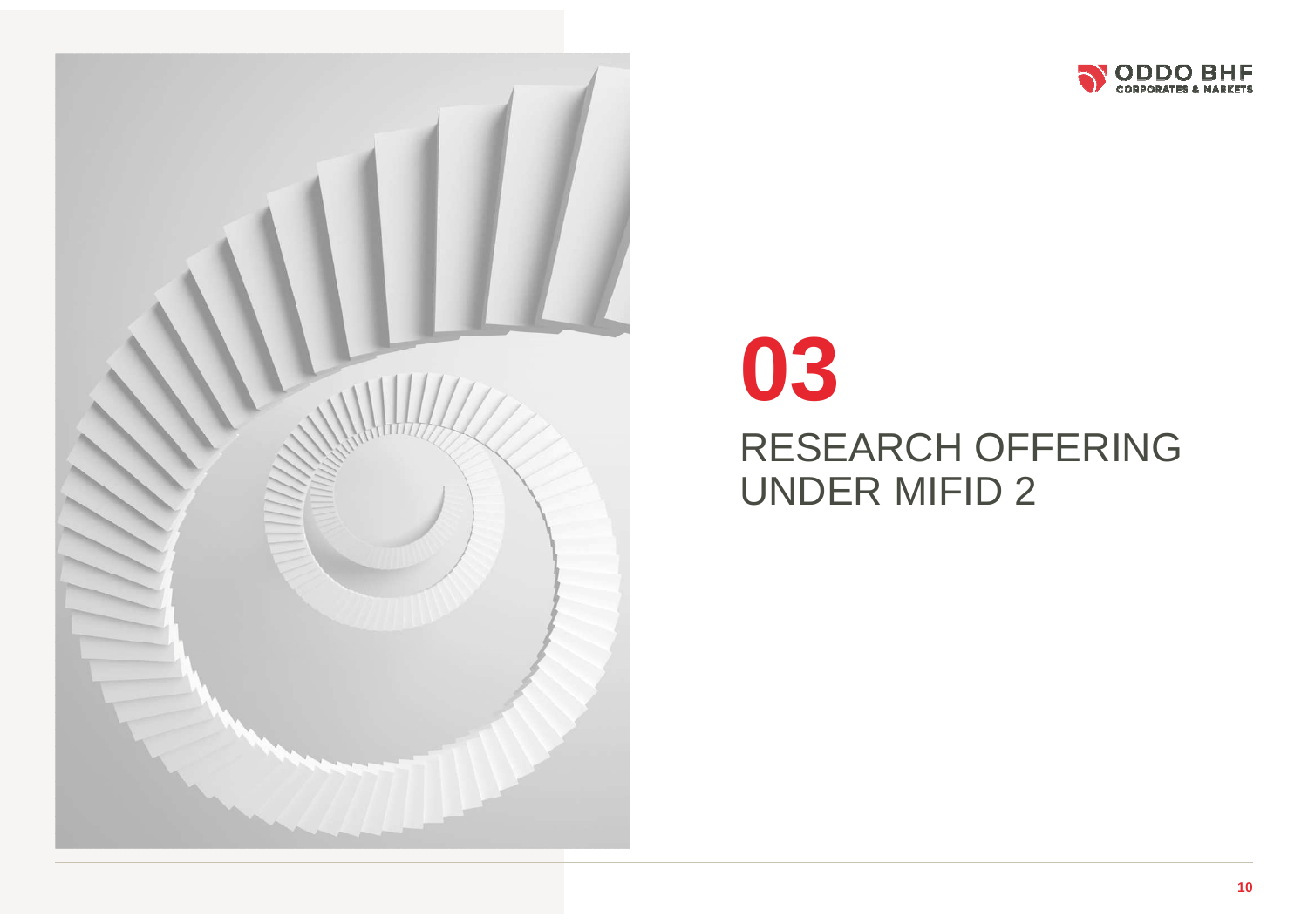#### What do clients want!

#### Franchise basics

•What do clients want/expect from sell-side research and advisory services?

| All numbers in %               | <b>All Market</b> | Oddo        | <b>Exane BNP Paribas</b> | <b>Morgan Stanley</b> |
|--------------------------------|-------------------|-------------|--------------------------|-----------------------|
| Trade Ideas to Generate Alpha  | 16.4              | 16.1        | 16.9                     | 15.3                  |
| Company Meetings & Conferences | 17.1              | <b>16.0</b> | 17.0                     | 17.6                  |
| Expert panels/networks         | 8.3               | 5.7         | 8.4                      | 8.4                   |
| Wide coverage of stocks        | 9.5               | 10.4        | 9.6                      | 8.9                   |
| Direct analyst contact         | 14.5              | 15.9        | 16.0                     | 14.7                  |
| Independent thinking           | 16.4              | 17.6        | 16.0                     | 16.9                  |
| Written Research               | 12.5              | 14.7        | 11.5                     | 12.8                  |
| Ongoing client/sales service   | 5.3               | 3.6         | 4.6                      | 5.4                   |
| <b>Number of responses</b>     | 1,991             | 109         | 471                      | 676                   |

Source: Extel

#### •Key items are:

- o Corporate meetings & conferences
- $\circ$  Trade ideas and independent thinking
- o Direct analyst contact

#### $\bullet$ **Research thus needs to adapt to client needs:**

- oDevelop a Unique Selling Proposition given market polarisation
- oDeliver on clients request as interactions become critical measurement of the value of an Advisory product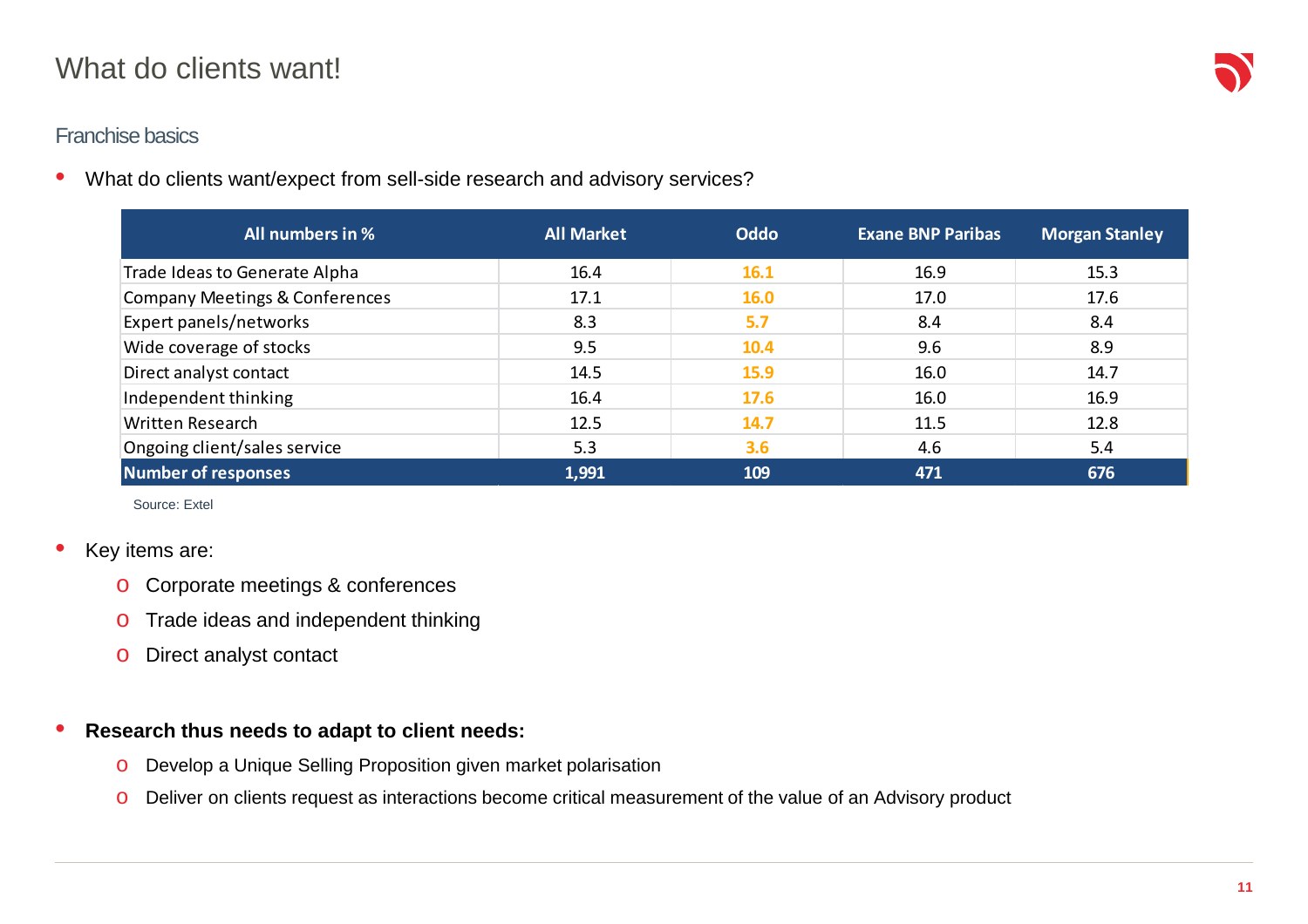## Oddo BHF Franchise: a Franco-German group

#### What to sell and to which clients?

- $\bullet$ French and German investors account for 11% of total pan-euro commissions
- $\bullet$ UK and US account for 70% of the total pool
- $\bullet$ French and German Equities represent c.32% of total
- • Our strategy is to become the local broker of reference for France and Germany and to expand selected sector franchises at a pan-eurozone level



Pan-european commissions by origin of investors



#### Pan-european commissions by destination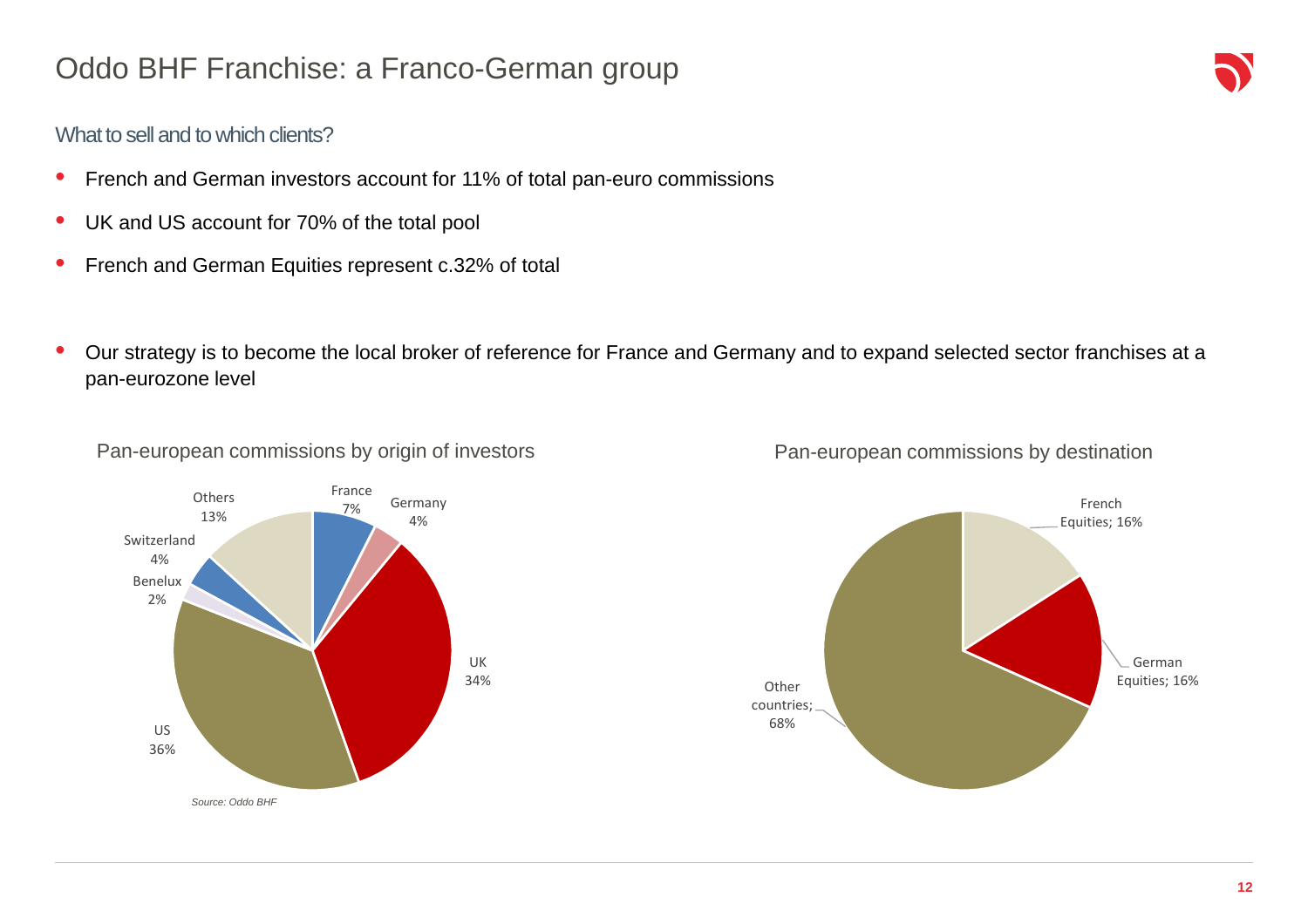### Oddo BHF Research

#### Our DNA



#### **Euro zone coverage**

- • Largest independent Euro zone broker
- • Extensive coverage of major Franco-German industries
- • Expertise in Large caps ranking form €5bn to €20bn
- • Additional poles of competence: SRI, Technical analysis and Economy



#### **Strong conviction**

- • Fundamental research, with strong added value
- $\bullet$  Experienced professionals focusing solely on clients needs
- • Recognized performance of our recommendations (Thomson Reuters Awards 2018)

#### **Our legitimacy**

- •1<sup>st</sup> broker in French Equity coverage
- $\bullet$  Widest Small & Mid Caps coverage on French and German Equities
- •1<sup>st</sup> broker for corporate access in France (by the number of Roadshows)

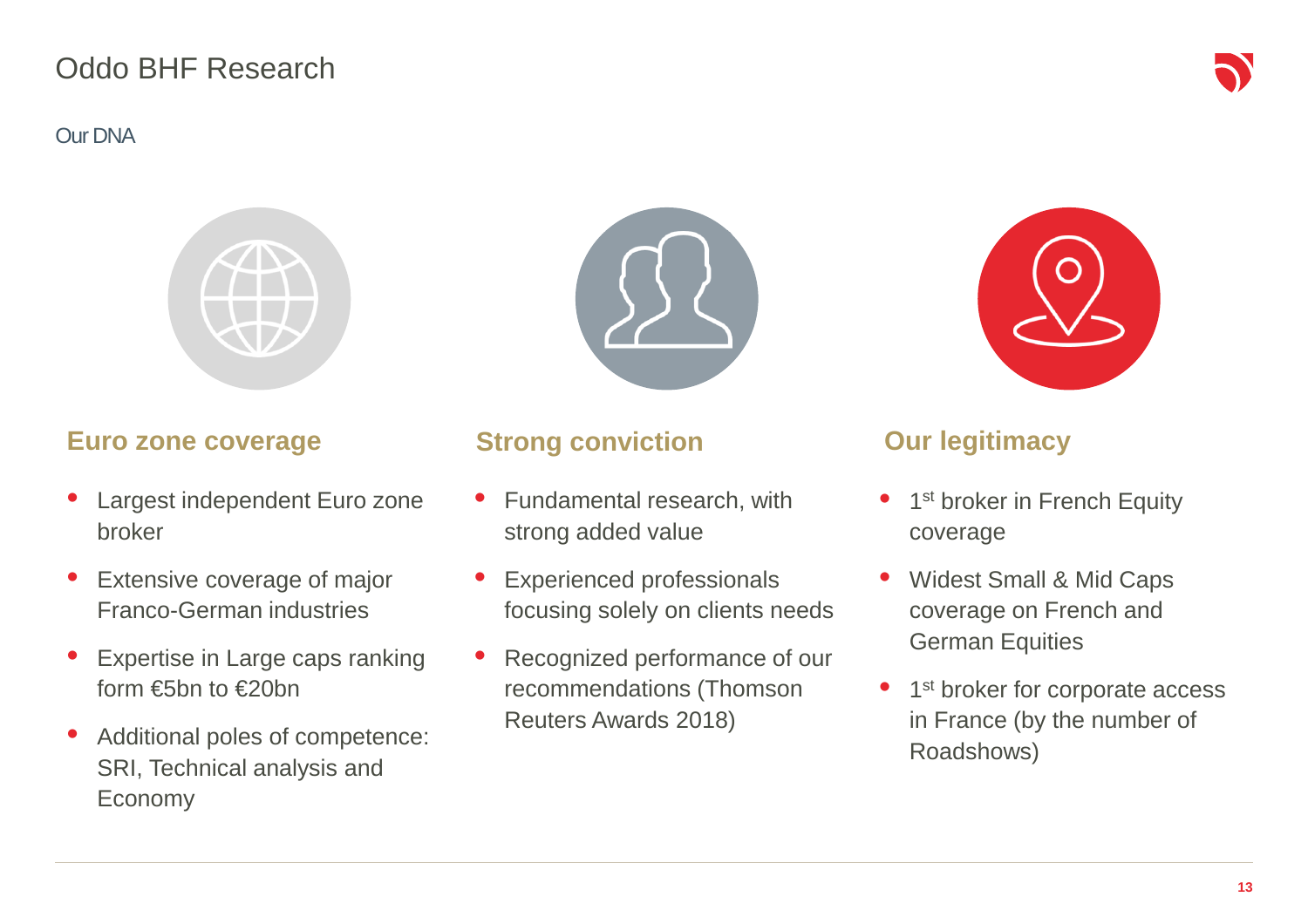#### Oddo BHF Research: 3 words, one obsession

#### How to maintain and develop our pricing power?

- $\bullet$  3 words:
	- o Quality
	- o**Intensity**
	- o Courage
- $\bullet$ Quality: proprietary and actionable ideas
- $\bullet$ Intensity: Competition is not waiting for us and reactivity becomes key
- $\bullet$ Courage: Always question company communication/guidance/ strategic angles
- •Obsession:

| IN                   |                |                 |                      |               |
|----------------------|----------------|-----------------|----------------------|---------------|
| <b>INvestigation</b> | <b>Product</b> | <b>Attitude</b> | <b>Commerciality</b> | <b>Timing</b> |

- $\bullet$ A quality research piece will generate clients interaction that will be monetized
- $\bullet$ "Up or out" in future broker reviews

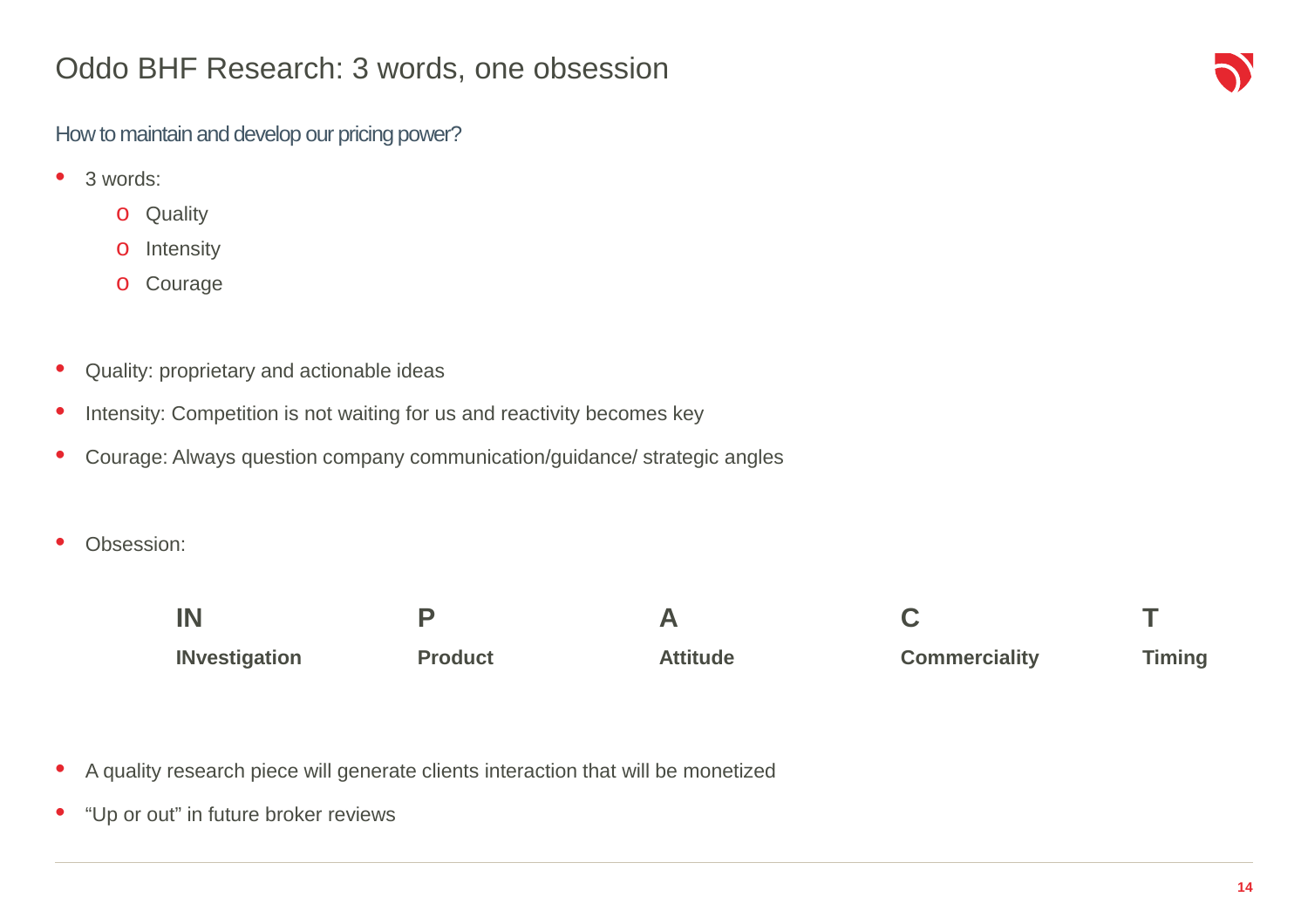### Oddo BHF Research: Conquest and Excellence

#### Delivering on our strategy

- • **Product quality is key under Mifid 2…**
	- o **Enhancing and improving our product footprint**
		- $\mathbf{r}$ Strengthening our financial output: valuation methodologies, Research database to be monetized, etc..
		- $\mathbf{r}$ Improving product output
		- $\mathbf{r}_\mathrm{c}$ Expanding coverage
	- o **Corporate / expert access: further develop our forums, broad launch of "the CEOs" (Club Expert Oddo)**
		- $\mathbf{r}$ Focus of areas where clients are paying and for expert access
		- $\mathbf{r}$ Expand conferences

#### •**… Ability to monetize as well!**

- o **Clients interaction must increase thanks to added-value / differentiated content**
	- **Focus on actionable/conviction ideas and alpha generation**
- o**Improving clients reporting**
- o**Marketing efforts must be enhanced**
- o**Better allocation of resources**
- o**"Votes" is the ultimate goal …**
- $\bullet$ **Aligning our value chain: Ideas – Votes - Flows**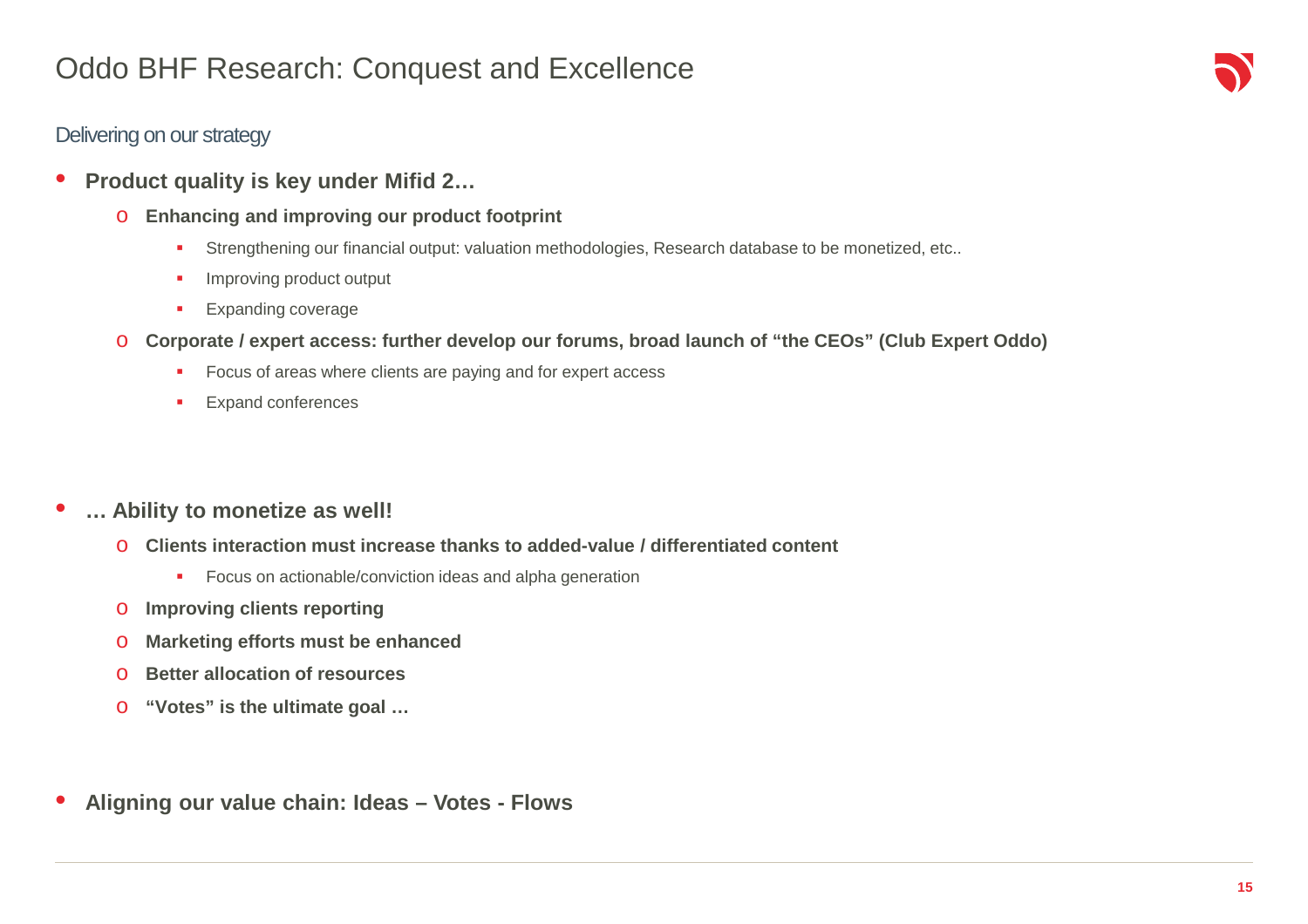### Aligning our value chain

#### Our key success factor

- $\bullet$ **Aligning our value chain must be a common goal throughout the entire organisation**
- •**A genuine one-team approach regardless of positioning and/or location**

#### **CONVICTIONS**

- Idea generation
- Best practice sharing

#### PRODUCT / SECTOR FRANCHISES

- Fundamental research
- Commercial intensity
- Best practice sharing

#### FLOWS / EXECUTION

- Execution, liquidity

- Marketing

*Value ChainIdeas - Votes - Flows* BRANDING / DISTRIBUTION

- In-depth knowledge
- local insight
- Commercial intensity

#### CORPORATE ACCESS / ADDED VALUE

- High-level (C-level), differentiated
- Regularity of events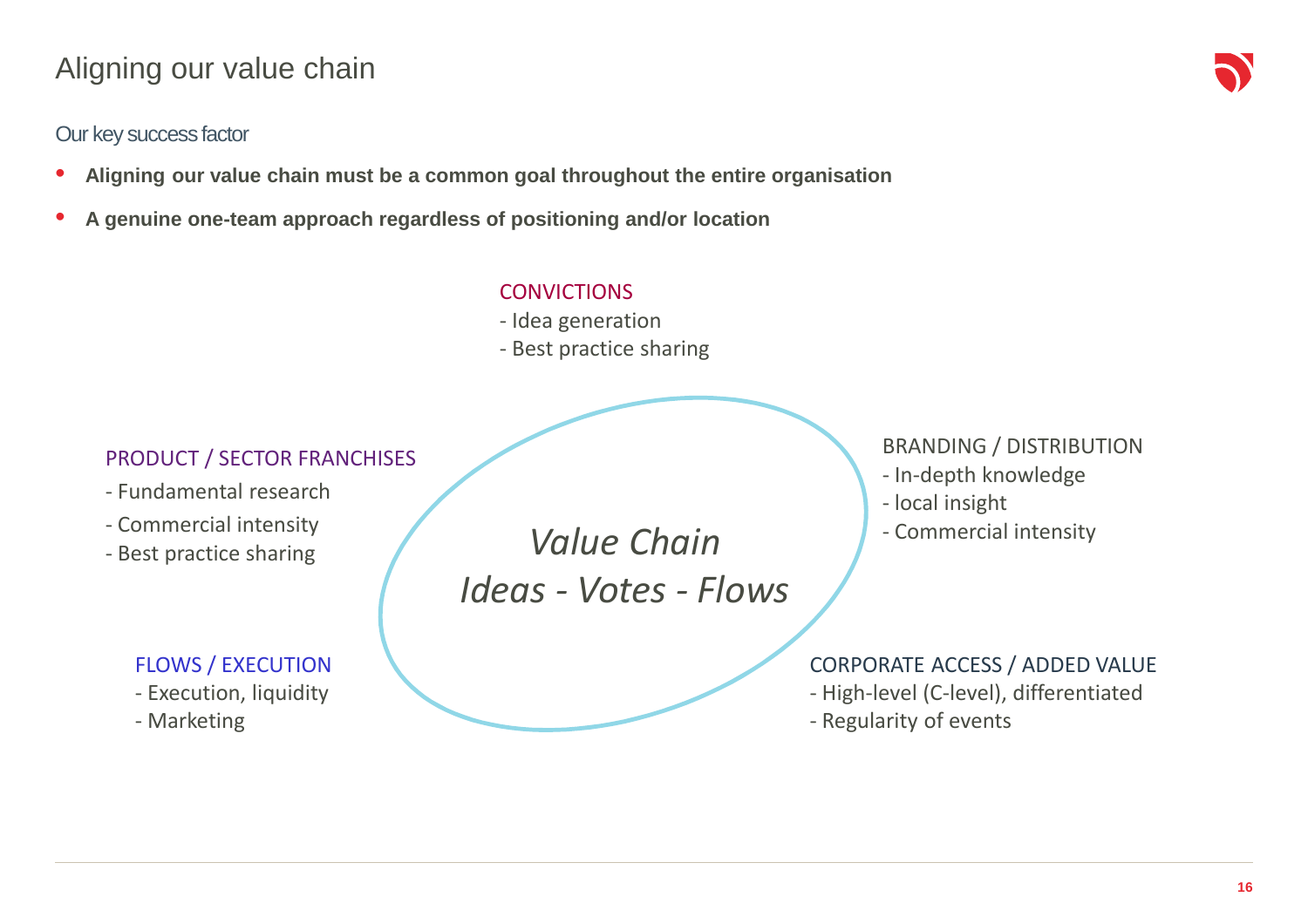Services Package and use of services aligned with remuneration

|                                               | <b>SERVICES</b>                |                       |                                                       |              |               |                                |                 |               |                   |                                      |                  |              |     |                                                      |     |             |
|-----------------------------------------------|--------------------------------|-----------------------|-------------------------------------------------------|--------------|---------------|--------------------------------|-----------------|---------------|-------------------|--------------------------------------|------------------|--------------|-----|------------------------------------------------------|-----|-------------|
|                                               | <b>Commissions</b><br>in euros | Written research      |                                                       | <b>Sales</b> |               | Sell-side analyst              |                 |               |                   | <b>Corporate &amp; Expert Access</b> |                  |              |     |                                                      |     |             |
| <b>Service Level</b><br>Consumption<br>cursor |                                | webaccess<br>email or | etc)<br>Research Platforms<br>Reuters,<br>(Bloomberg, | Weekly call  | Daily call    | request<br>sales'<br>Call on : | Proactive calls | Marketing 020 | emails<br>bespoke | services<br>tailor made              | valuation models | $\mathsf{S}$ | O2F | e & Expert Access<br>1 Roadtrips<br>and<br>Corporate | 020 | Conferences |
| Premium                                       | € xxxk<br>€xxxk                | $\sqrt{}$             | $\prec$                                               |              | $\mathscr{A}$ |                                | $\mathcal{A}$   |               |                   | $\sim$                               |                  |              |     | ∾                                                    | 87  |             |
| Upper                                         | €xxxk<br>€xxxk                 | $\mathbb{Z}$          | $\prec$                                               |              | $\sqrt{2}$    |                                |                 | $\sim$        |                   |                                      |                  |              |     |                                                      |     |             |
| Standard                                      | € xxxk<br>€ xxxk               | $\mathscr{A}$         |                                                       | $\sqrt{2}$   |               |                                |                 | $\sqrt{2}$    |                   |                                      |                  | $\mathscr A$ |     |                                                      |     |             |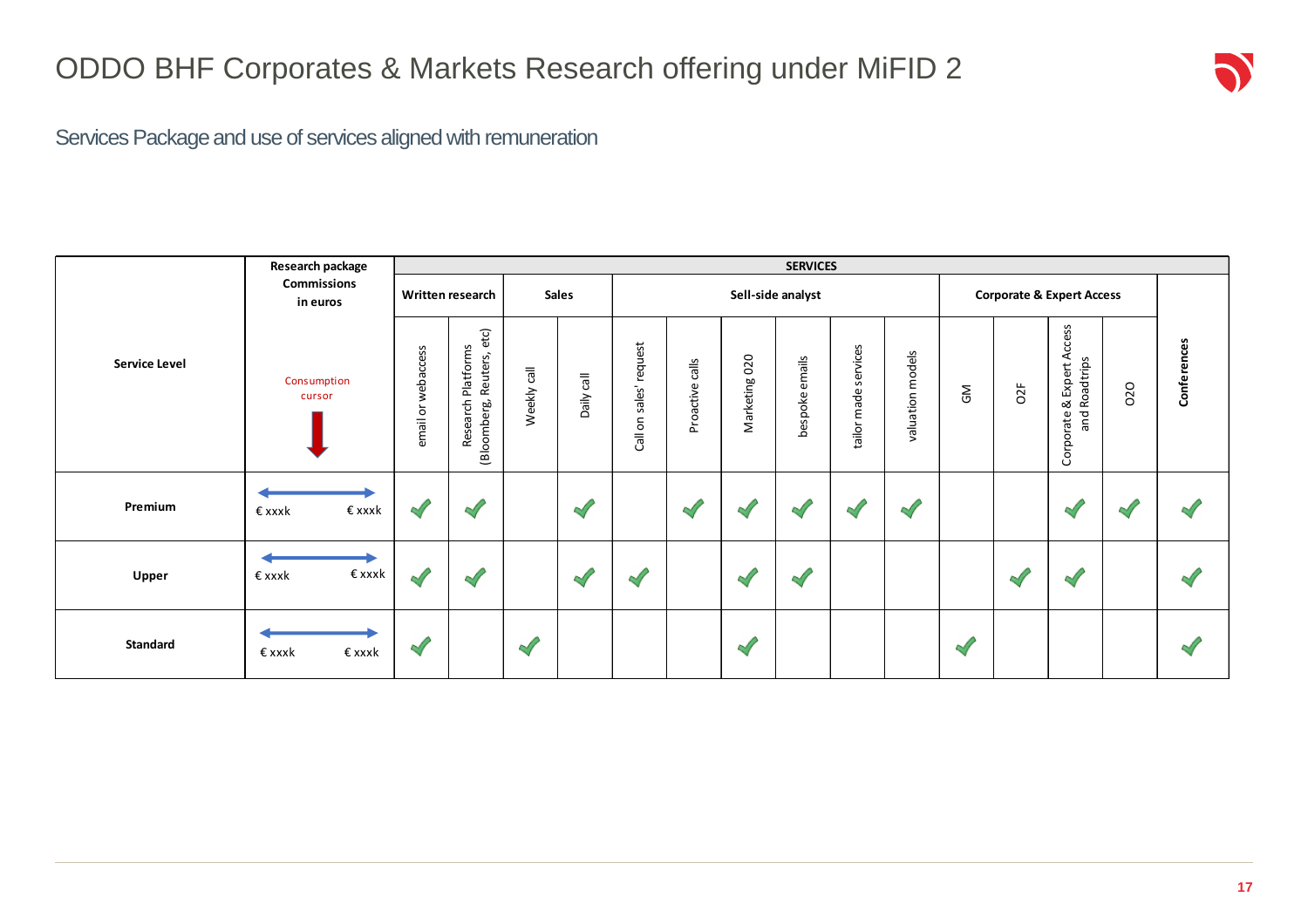



# APPENDICES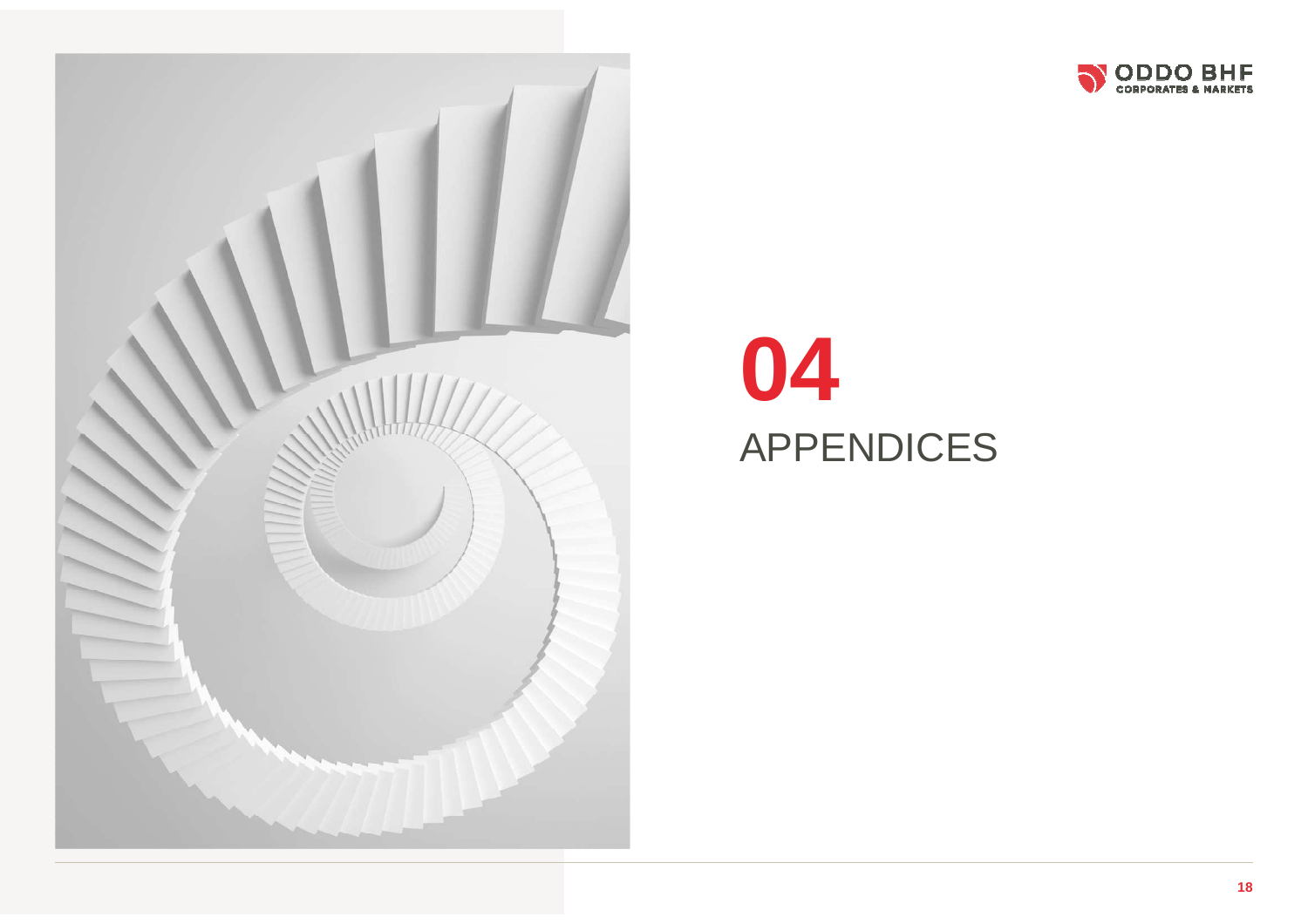## Equity Research

#### **France**

- • **An unrivaled coverage on France names**
	- o **224 stocks covered post merger, way ahead of competition (see table blow)**
	- o **148 Small & midcaps with market cap below 5.0bn€**

| <b>Firm</b>              | ĮT. |     | 31/12/2013 31/12/2014 31/12/2015 31/12/2016 31/12/2017 12/04/2018 |     |     |     |
|--------------------------|-----|-----|-------------------------------------------------------------------|-----|-----|-----|
| Oddo BHF                 | 183 | 196 | 194                                                               | 205 | 205 | 203 |
| <b>Natixis</b>           | 155 | 151 | 132                                                               | 140 | 148 | 146 |
| Societe Generale         | 136 | 132 | 145                                                               | 140 | 143 | 132 |
| <b>Gilbert Dupont</b>    | 135 | 154 | 158                                                               | 161 | 163 | 164 |
| <b>Exane BNP Paribas</b> | 136 | 129 | 136                                                               | 128 | 130 | 124 |
| <b>Kepler Cheuvreux</b>  | 133 | 140 | 146                                                               | 163 | 170 | 169 |
| CM-CIC                   | 124 | 125 | 116                                                               | 127 | 140 | 135 |
| <b>HSBC</b>              | 103 | 84  | 91                                                                | 87  | 88  | 88  |
| Goldman Sachs            | 94  | 82  | 83                                                                | 80  | 77  | 76  |
| Portzamparc              | 86  | 88  | 91                                                                | 102 | 100 | 107 |
| <b>UBS</b>               | 76  | 74  | 66                                                                | 68  | 66  | 68  |
| J.P. Morgan              | 76  | 82  | 87                                                                | 83  | 81  | 79  |
| AlphaValue               | 89  | 98  | 99                                                                | 110 | 115 | 114 |
| Morgan Stanley           | 68  | 71  | 75                                                                | 75  | 66  | 65  |
| <b>Credit Suisse</b>     | 49  | 59  | 59                                                                | 58  | 63  | 62  |
| Berenberg                | 48  | 50  | 58                                                                | 61  | 65  | 63  |
| <b>Barclays</b>          | 71  | 64  | 64                                                                | 72  | 61  | 59  |
| Bryan Garnier & Co       | 43  | 51  | 63                                                                | 73  | 81  | 81  |

Source: SFAF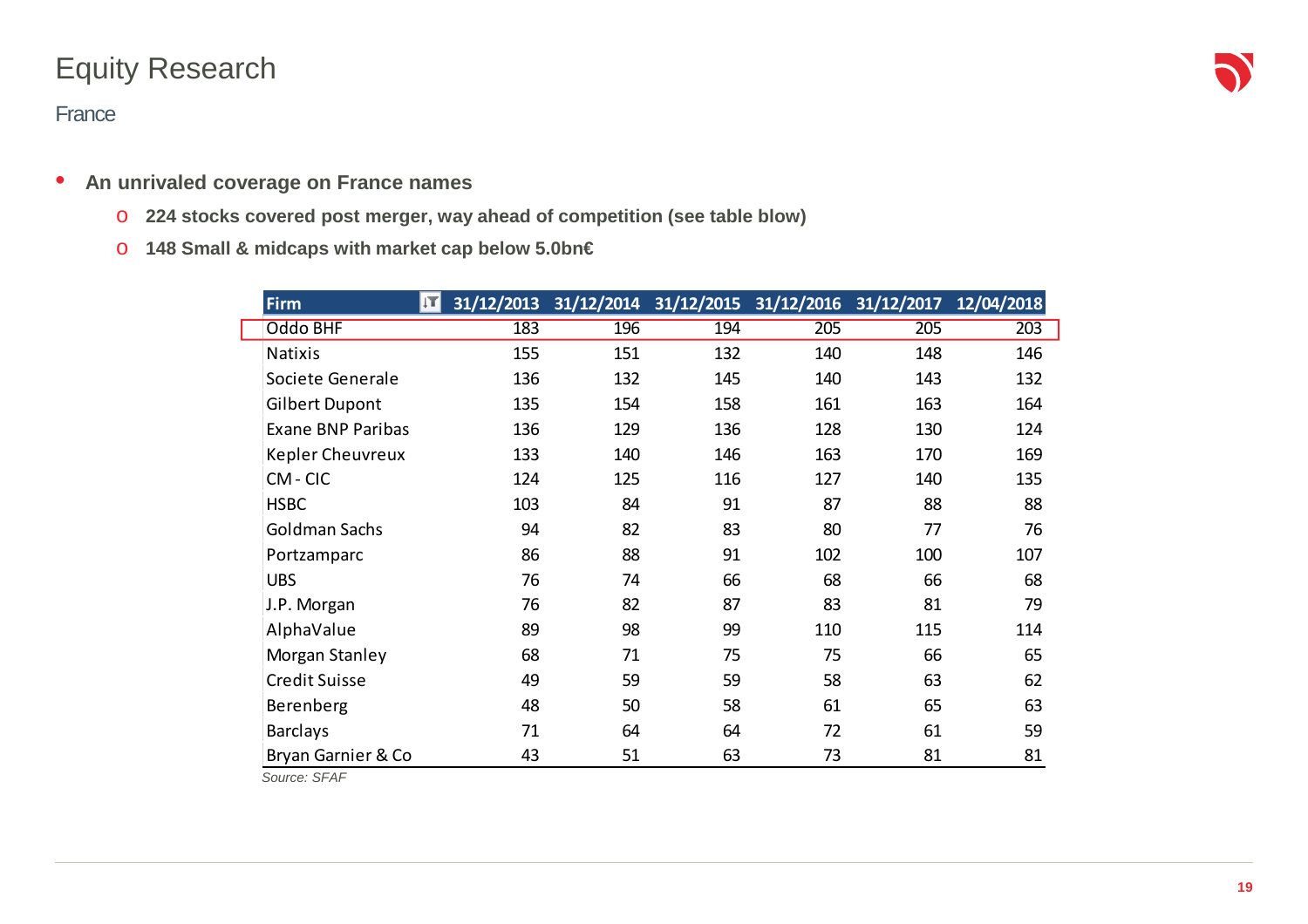#### **Disclaimer**

- • This document has been prepared by ODDO BHF SCA, Corporates and Markets for purely informational purposes. This document is a promotional communication directed only at institutions.
- • The work presented in this document was on the basis of publicly available information. Although Oddo BHF SCA - Corporates & Markets believes that this information is true, accurate and fair, it has not been independently verified and Oddo BHF SCA - Corporates & Markets makes no express or implicit guarantee, nor accept any responsibility for the completeness or accuracy of the information contained herein.
- • The information and analysis contained in this document do not create any liability for Oddo BHF SCA - Corporates & Markets. This document reflects the analysis of Oddo BHF SCA - Corporates & Markets on the date of its delivery and is subject to change without notice. Oddo BHF SCA - Corporates & Markets cannot be held responsible for any damaging consequences resulting from the use of this document and its contents.
- $\bullet$  This document and its contents are the property of Oddo BHF SCA - Corporates & Markets and are strictly confidential. They may not be totally or partially reproduced, summarized or disclosed by any means to third parties without the prior written consent of Oddo BHF SCA - Corporates & Markets.
- •© Oddo BHF SCA. All rights reserved.